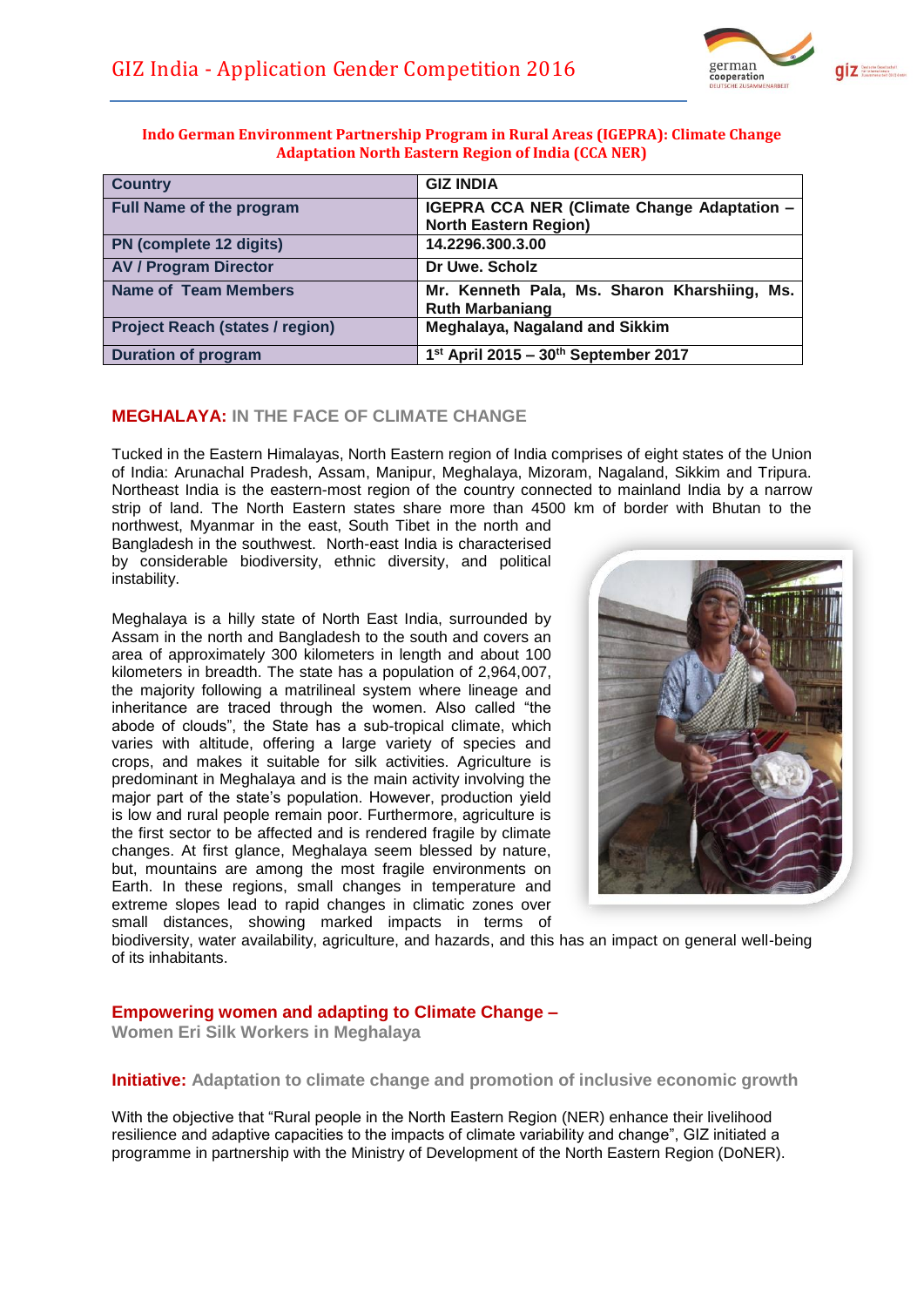

Under the project "Indo German Environment program in Rural Areas Climate Change Adaptation program North East Region", GIZ is working with target groups and its nodal implementation partners in the three States of the North- East Region: Department for Planning and Economic Development (Govt. of Meghalaya), Agriculture Production Commissioner (Govt of Nagaland), Department of Science, Technology, and Climate Change (Govt. of Sikkim).

Sericulture and Weaving are important cottage based industries in rural areas of Meghalaya involving more than 30,000 families. These twin industries portray the cultural ethos and rich heritage of the people of the State. Till date around 15,900 families are involved in handloom activities and a further 16,000 families in sericulture farming. These two sectors were identified as providing consequent positive impact for Climate Change Adaptation (CCA) in line with GIZ India IGEPRA Programme objectives to create climate resilience in rural areas, protect natural resources and support inclusive social economic growth:

- Generating subsidiary income to farmers' families
- Offering a greater role to women in socioeconomic development as rearing and weaving silk is mainly done by women
- Checking migration from rural to urban areas
- \* Maintaining the rich heritage of the local tribes' culture and
- ❖ way of life
- $\div$  Sericulture and weaving dyeing, encouraging plantation and safeguard of trees, with consequently a positive impact on the environment and hindering soil erosion.

Silk activity in Meghalaya is mainly based on traditional practices and is eco-friendly. It also provides job opportunities in the rural areas, thus containing migration from rural to urban areas, and keeps farming activities alive, preserving a balance between farmers and their ecosystem.

Beyond these climatic issues, it maintains the rich heritage of the local tribes' culture and way of life. Thanks to its hilly relief and climate conditions, the State is suited to production of three kinds of silk: Eri is the main crop,



followed by Muga and Mulberry. In the absence of appropriate reeling facilities, most cocoons reared here are sent to neighboring states.

**ERI SILK**: Eri is produced extensively in almost all the areas of the state. It is reared not merely for silk production but also for its food value. Eri silk worm is fully domesticated and reared indoor, hence women play a more significant role in rearing and post rearing activities, which is synchronized well with the other day – to day household activities. The yarn is not only spun and sold to buyers but it is also used for weaving of traditional fabrics using a traditional floor loom. Dyeing techniques of Eri silk is also traditionally practiced using indigenous vegetable dyes found within the state. The entire process of producing eri silk (rearing to finish products) is an activity fully undertaken within the State. Besides, it provides self-employment to the rural women through which they can supplement their family income.

#### **WEAVING IS AN AGE-OLD ACTIVITY, REPRESENTATIVE OF MEGHALAYA TRADITION AND CULTURE**

Unlike other parts of India, where much of the spinning and weaving is in the hands of men, spinning and weaving in Meghalaya is the exclusivity of women. Similarly to rearing cocoons, weaving is a subsidiary activity to farming, practiced during their spare time –around three hours a day. The traditional loom is rudimentary but easy to handle for rural women inside their small living space; it is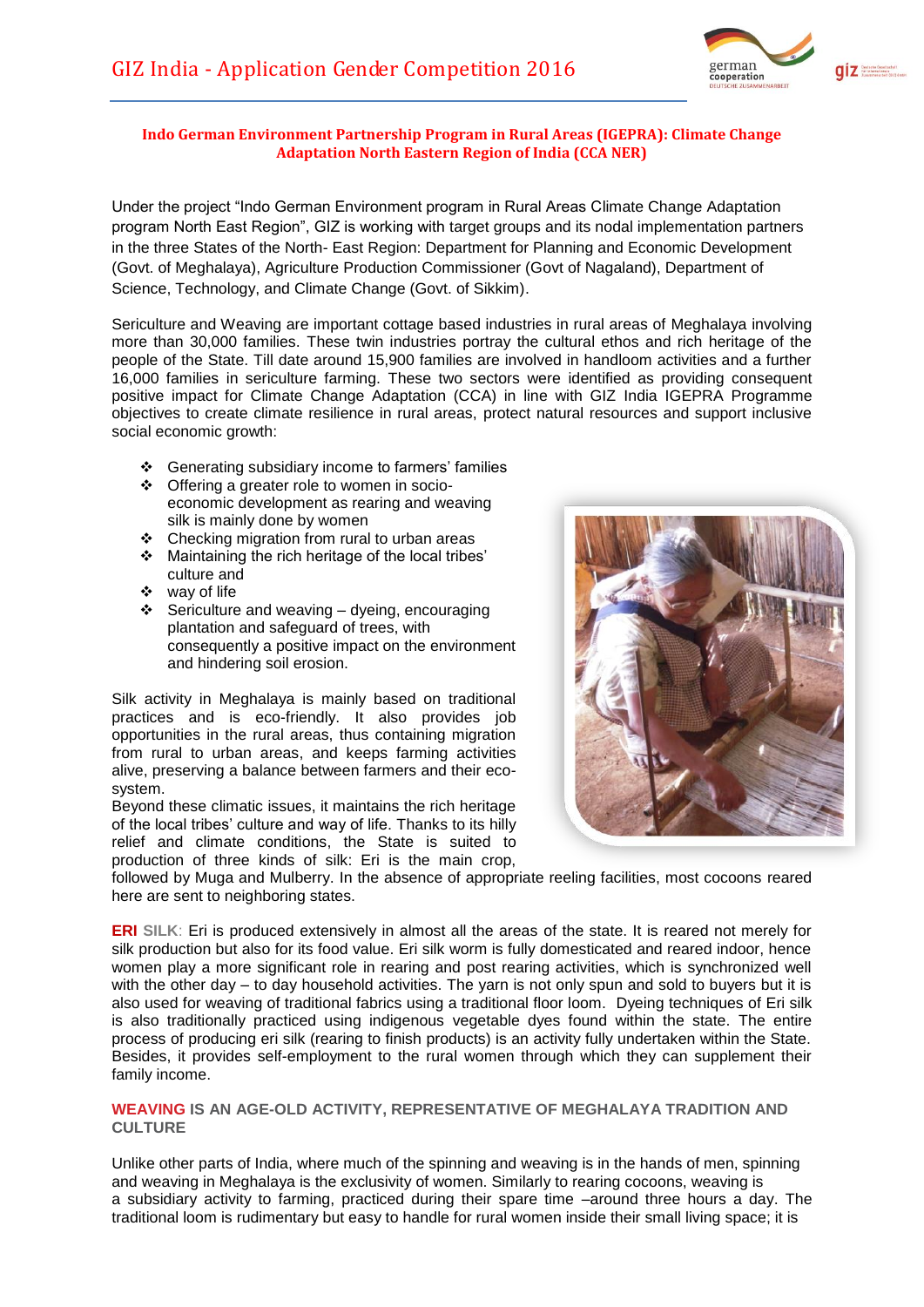

made of a bamboo reed with wooden sticks to maintain the warp. It only allows the production of one to three silk scarves, depending on the length of the weaving place. Weavers use these traditional looms to weave their hand spun yarn.



IGEP CCA NER aimed to develop a holistic approach to Eri silk value chain with a very specific focus on hand spun Eri silk yarn, evolving and developing on what exists and practised in the region, rather than bringing readymade solutions.

The project in collaboration with the Government of Meghalaya Department of Sericulture & Weaving conducted a **practical-oriented research** for the development of Eri silk. Enhancing the method of production at all the processing steps, by organizing it in a systematic and specialized way, ensuring value addition to products As a result substantial improvement in the quality of hand spun yarn and subsequent quality of woven fabric is demonstrated. The project further initiated an experience learning program, where in other states within North east were invited to Meghalaya for up scaling and developing cross learnings within the states.

Although women participation and contribution in family income are increasing especially in relation to Eri silk, in most of the cases they do not have control over what they produce because of poor education and technical skills. Lack of education further aggravates the situation, the poor education results in poor innovativeness, which is again having a link to inadequate training facilities. The artisans are mostly self-trained and work as unskilled workers.

## **Way forward**

In cooperation with Government stakeholders in charge of Sericulture and Weaving in the state, trainings have been conducted to the women Eri silk artisans with the aim of increasing the capacity and skills of these women and help increase production. These trainings are presently being undertaken by the Government stakeholders to other Eri silk cluster within the state.

 **Training support to women weavers in Meghalaya**: Manual released on how to produce superior silk yarn in *THE Shillong Times newspaper* :

**News Link**: [http://www.theshillongtimes.com/2014](http://www.theshillongtimes.com/201)/10/07/training-held-for-eri-silk-producers-in-ri-bhoi/

**Release of Training manuals and guidelines, Eri silk**

**News Link**: [http://www.theshillongtimes.com/2015/07/01/chief-secy-releases-training-manual-guidelines](http://www.theshillongtimes.com/2015/07/01/chief-secy-releases-training-manual-guidelines-on-eri-silk/)[on-eri-silk/](http://www.theshillongtimes.com/2015/07/01/chief-secy-releases-training-manual-guidelines-on-eri-silk/)

**Gender Sensitive Training modules developed:** Specific training module was designed and developed which reflected the roles of men and women in livelihood, given the existing culture of the NER.

Discussions on '*Leadership development'*, '*Women in leadership positions'* were also organized and specific trainings for team members along with state partners/stakeholders were conducted. The responses from the stakeholders was one of ''removal of gender blindness' which made them more open to discussing specific issues related to Climate Change in the context of gender-role (both men and women), specific to the region and the state.